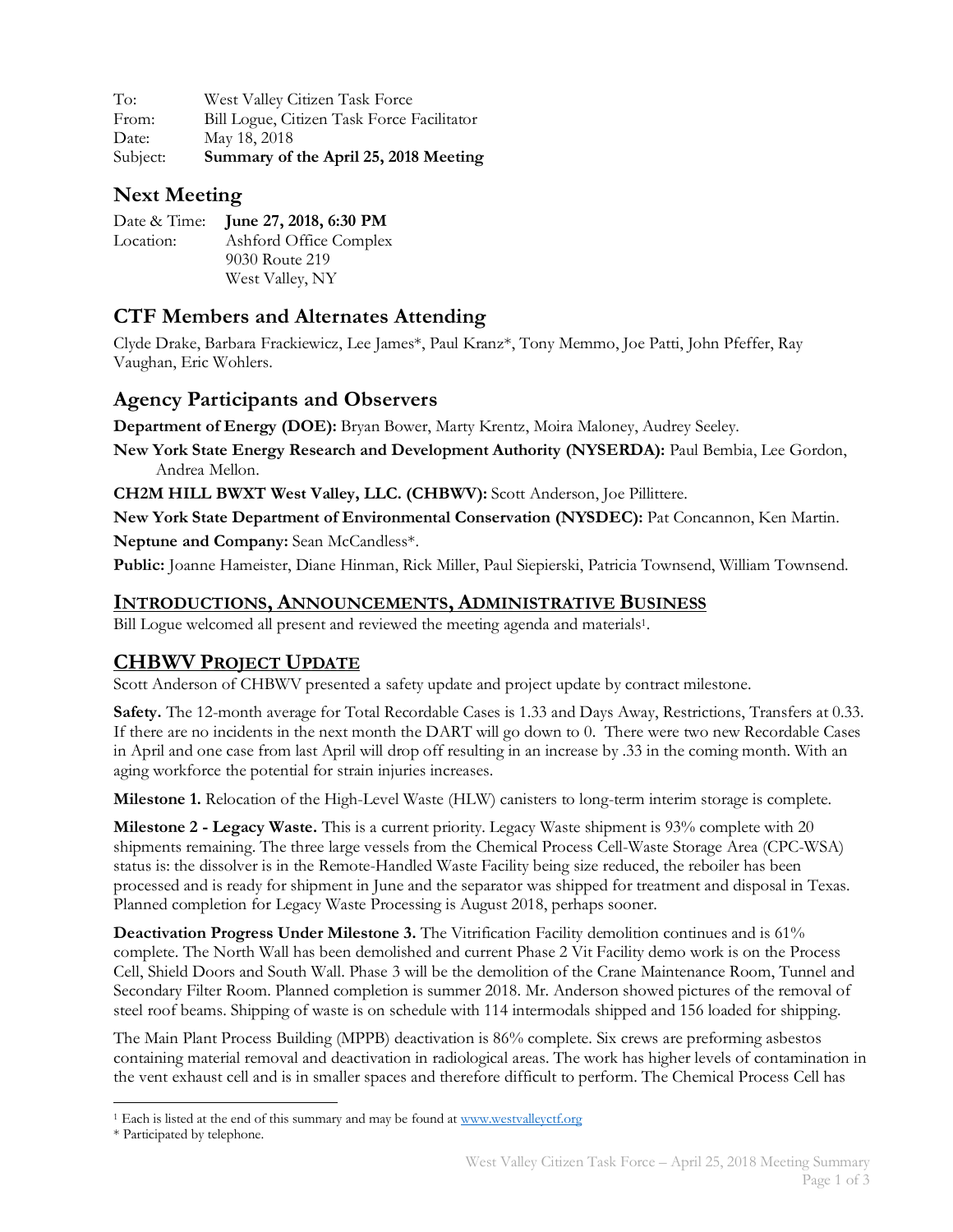lower levels of contamination than anticipated. The significant areas left for deactivation are the Vent Exhaust Cell, Process Mechanical Room, Vent Wash Room and Chemical Process Cell. Planned completion is now November 2018.

**Balance of Site Facilities – Milestone 4.** One ancillary facility was demolished and currently 20 of 47 other facilities on the site have been demolished. Additionally, 89% of the ancillary facilities have been deactivated. Site infrastructure reconfiguration continues. The fire water line repairs are complete and the new potable water system is operational. The new electrical substation installation should be operational in April. Rail Spur upgrades are scheduled for summer/fall.

Mr. Anderson responded to a number of questions. Up gradient of the potable water well there are sentinel wells that can measure the groundwater head. For the water from the Vit Facility demolition mister and runoff there is containment and capture with berms and tanks. The old electrical equipment contains PCBs but Mr. Anderson was not aware of any spills or leaks. The soils have not been tested for PCBs.

#### **PHASE 1 STUDIES AND SEIS STATUS UPDATES**

Lee Gordon of NYSERDA gave an update on the Phase 1 Studies. The contract with Enviro Compliance Solutions has been closed out and a final report on Long-Term Erosion Modeling was recently posted. A CTF member stated that the draft SEIS comments suggest that modeling data, software and hardware be preserved for use in the Phase 2 decision and implementation. Mr. Gordon stated that as part of the Phase 1 Studies Erosion Work Group scope, the calculations and modeling documents were to be preserved so that others could use them going forward.

Martin Krentz of DOE gave an update on the SEIS process. He stated that the public scoping period for the SEIS was extended by 30 days until Friday, May 25, 2018. The total comment time for the scoping period is 90 days. The agencies agreed that 90-days is a sufficient amount of time for the public to provide comments on the range of reasonable alternatives and the environmental issues to be analyzed in the SEIS. A notice of the extension was published in the Federal Register, the New York State Environmental Notice Bulletin and on the various websites. The SEIS website will be a "one stop shop" for fact sheets, documents and presentations. He noted that Annual Site Environmental Reports are available as far back as 1982 on the DOE West Valley website. Approximately 1,000 comments were received by the initial April 23 deadline. Many were identical from an automated campaign.

#### **CTF DISCUSSION OF SEIS SCOPING COMMENTS & PROCESS**

The CTF reviewed SEIS draft scoping comments which had been through several drafts since the previous meeting. Mr. Vaughan noted the level of detail in the draft and that he felt it wise to refer back to the group's comments on the 2009 Draft Environmental Impact Statement. Several specific suggestions were made for additional comments and the proposers agreed to email those to the facilitator. The facilitator will compile comments, circulate them in early May for review and approval and finalize the comments for submission prior to the deadline. In response to the discussion, Mr. Bembia noted that on the State-Licensed Disposal Area there is 10 feet of soil cover below the geomembrane cover. Another member suggested that funds be escrowed for addressing the end of the design life of the HLW storage casks. Mr. Bembia noted that NYSERDA and DOE were discussing the question of a long-term storage analysis due to the lack of a permanent repository at this time.

#### **OTHER CTF BUSINESS**

Mr. Vaughan is working on thank you and funding advocacy letters and asked the agencies to articulate what would be done with the additional funding received in the current fiscal year. The facilitator will coordinate with the agencies and poll the CTF concerning a site visit for the June meeting. Mr. Patti noted that it was "Recruit New York" month and the Volunteer Hose Company was seeking new volunteers.

#### **OBSERVER COMMENTS**

There were no observer comments other than through answers incorporated in the narrative above.